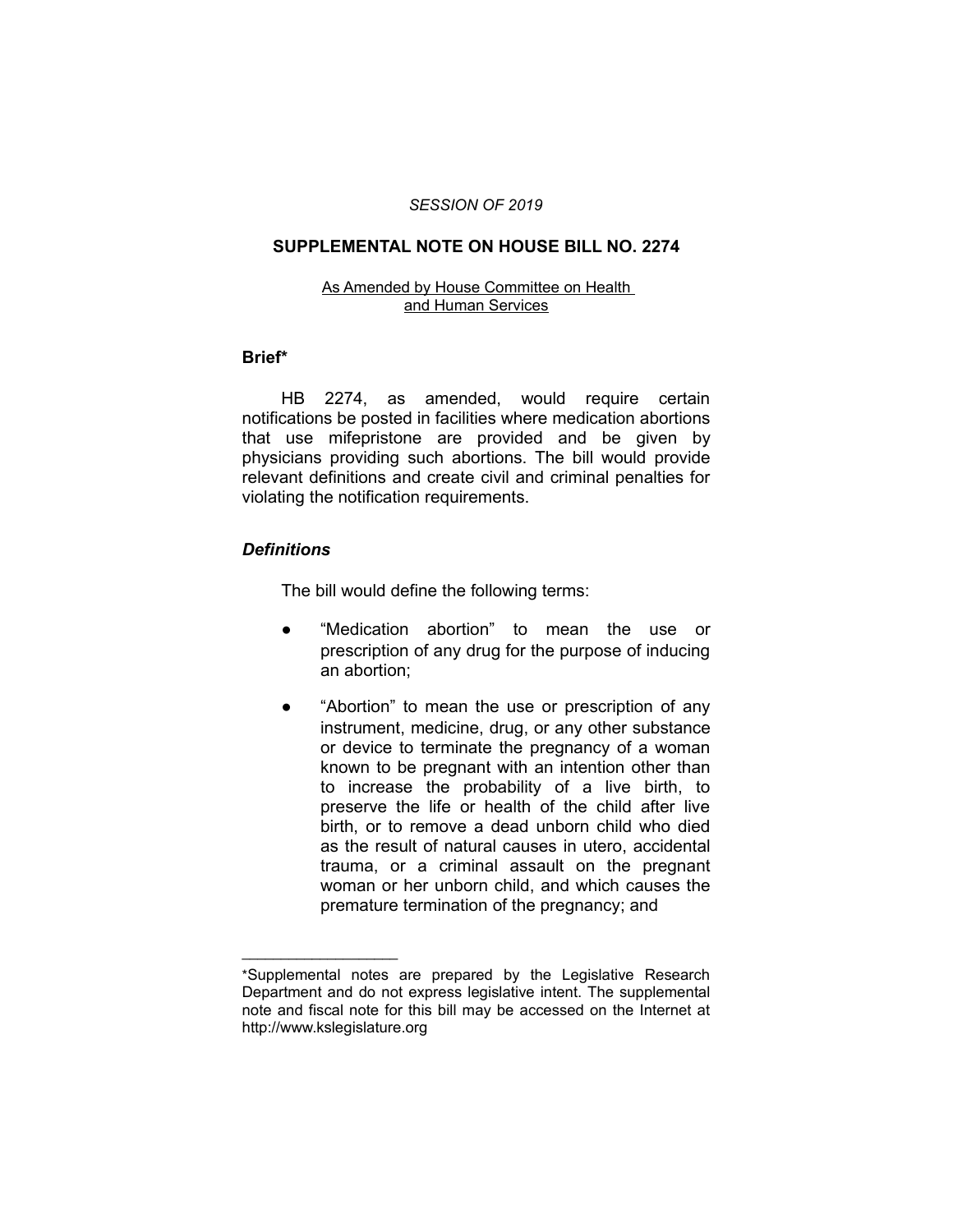"Medical emergency" to mean a condition that, in reasonable medical judgment, so complicates the medical condition of the pregnant woman as to necessitate the immediate abortion of her pregnancy to avert the death of the woman or for which a delay necessary to comply with the applicable statutory requirements will create serious risk of substantial and irreversible physical impairment of a major bodily function. No condition shall be deemed a medical emergency if based on a claim or diagnosis that the woman will engage in conduct that would result in her death or in substantial and irreversible physical impairment of a major bodily function.

# *Notification Requirements*

The bill would require any private office, freestanding surgical outpatient clinic, hospital, or other facility or clinic where medication abortions that use mifepristone are provided to post a conspicuous sign that is clearly visible to patients, that is printed with lettering that is legible and at least 3/4 of an inch boldfaced type, and that would read as follows:

> "NOTICE TO PATIENTS HAVING MEDICATION ABORTIONS THAT USE MIFEPRISTONE: Mifepristone, also known as RU-486 or mifeprex, alone is not always effective in ending a pregnancy. It may be possible to reverse its intended effect if the second pill or tablet has not been taken or administered. If you change your mind and wish to try to continue the pregnancy, you can get immediate help by accessing available resources."

The notice would be required to include information about the Kansas Department of Health and Environment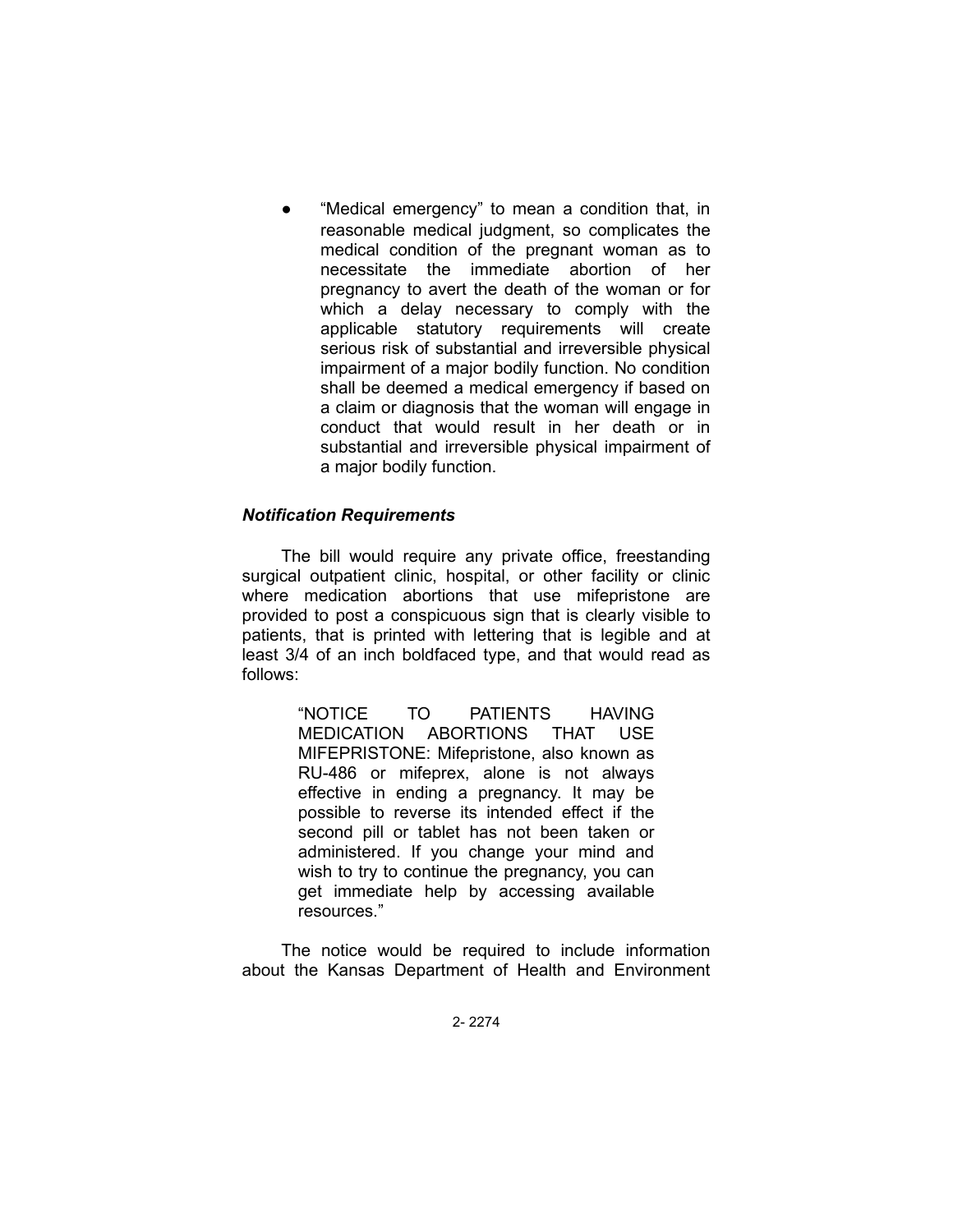(KDHE) website, which is required to be maintained by law, and other relevant telephone and Internet resources containing information on where the patient can obtain timely assistance to attempt to reverse the medication abortion.

### *Facilities*

The bill would require any private office or freestanding surgical outpatient clinic where medication abortions that use mifepristone are provided to post the sign in each patient waiting room and patient consultation room used by patients for whom medication abortions are provided.

A hospital or other facility where medication abortions that use mifepristone are provided that is not a private office or freestanding surgical outpatient clinic would be required to post the sign in each patient admission area used by patients for whom medication abortions that use mifepristone are provided.

### *Physician*

The bill would prohibit a physician from providing, inducing, or attempting to provide or induce a medication abortion that uses mifepristone without informing the woman, in writing as prescribed in the Woman's-Right-to-Know Act and by telephone or in person, at least 24 hours prior to the medication abortion, except in the case of a medical emergency, of the following:

- It could be possible to reverse the intended effects of a medication abortion that uses mifepristone, if the woman changes her mind, but that time is of the essence; and
- Information on reversing the effects of a medication abortion that uses mifepristone would be available on KDHE's website as required by law, and other relevant telephone and Internet resources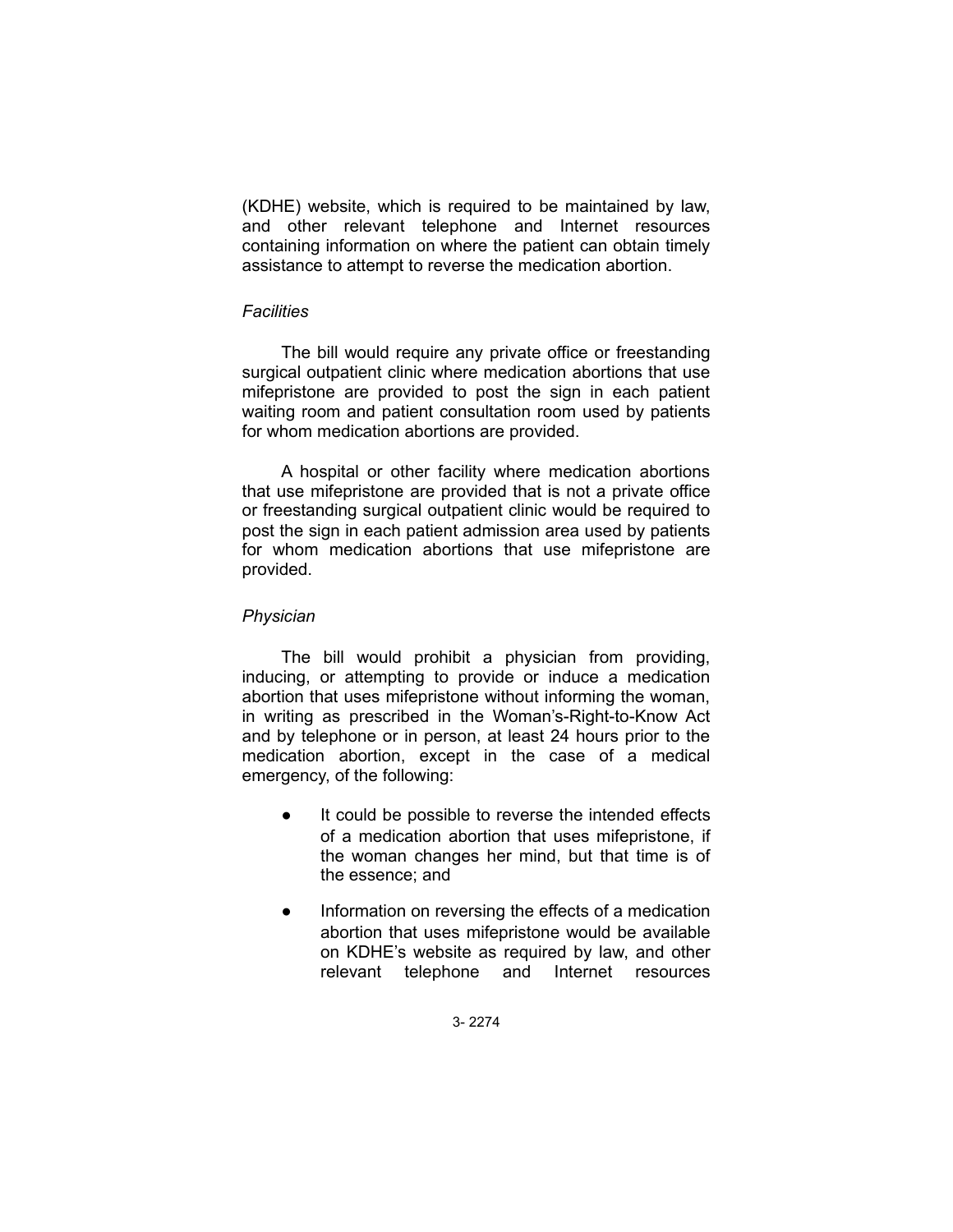containing information on where the patient could obtain timely assistance to attempt to reverse the medication abortion.

The bill would require, after a physician dispenses or provides an initial administration of mifepristone to a patient for the purposes of performing a medication abortion, the physician or an agent of the physician to provide a legible, written notice to the patient that includes the same information stated above.

The bill would require, when a medical emergency compels the performance of a medication abortion that uses mifepristone, the physician to inform the woman, prior to the medication abortion, if possible, of the medical indications supporting the physician's judgment an abortion would be necessary to avert the woman's death or a 24-hour delay would create serious risk of substantial and irreversible impairment of a major bodily function, excluding psychological or emotional conditions.

### *KDHE Website*

The bill would require, within 90 days after the effective date of the bill, KDHE cause to be published, in English and in each language that is the primary language of 2.0 percent of more of the state's population, in print and on the website required by law, comprehensible materials deigned to inform women of the possibility of reversing the effects of a medication abortion that uses mifepristone and information on resources available to reverse the effects of a medication abortion that uses mifepristone. The website would also include other relevant telephone and Internet resources containing information on where the patient could obtain timely assistance to attempt to reverse the medication abortion.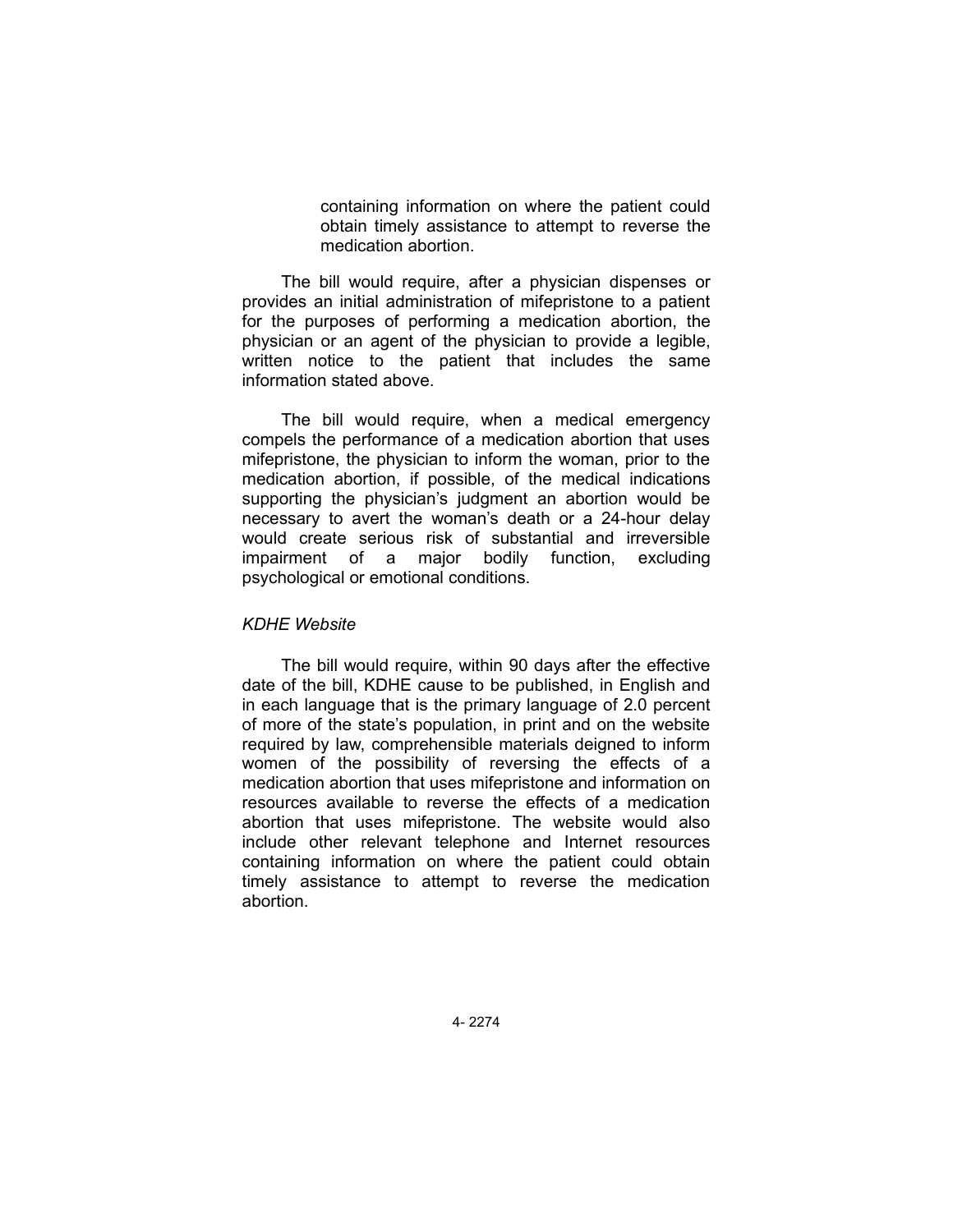# *Criminal Penalties*

The bill would provide that upon a first conviction of a violation of failing to provide notification as outlined in the bill, a person would be guilty of a class A person misdemeanor and upon second or subsequent conviction of such violation, a person would be guilty of a severity level 10, person felony.

# *Civil Penalties*

The bill would require KDHE to assess a fine of \$10,000 to any private office, freestanding surgical outpatient clinic, hospital, or other clinic or facility that fails to post the sign. Each day the required sign is not posted would be a separate violation. KDHE would be required to remit all moneys received from fines to the State Treasurer. The State Treasurer would be required to deposit the entire amount of money remitted in the State Treasury to the credit of the State General Fund.

# *Civil Action*

The bill would allow the following individuals to bring a civil action against a physician who provided a medication abortion using mifepristone in violation of the provisions in the bill for actual damages, exemplary and punitive damages, and any other appropriate relief:

- A woman to whom such medication abortion has been provided;
- The father of the unborn child who was subject to such medication abortion; or
- Any grandparent of the unborn child who was subject to such medication abortion, if the woman was not 18 years of age or older at the time the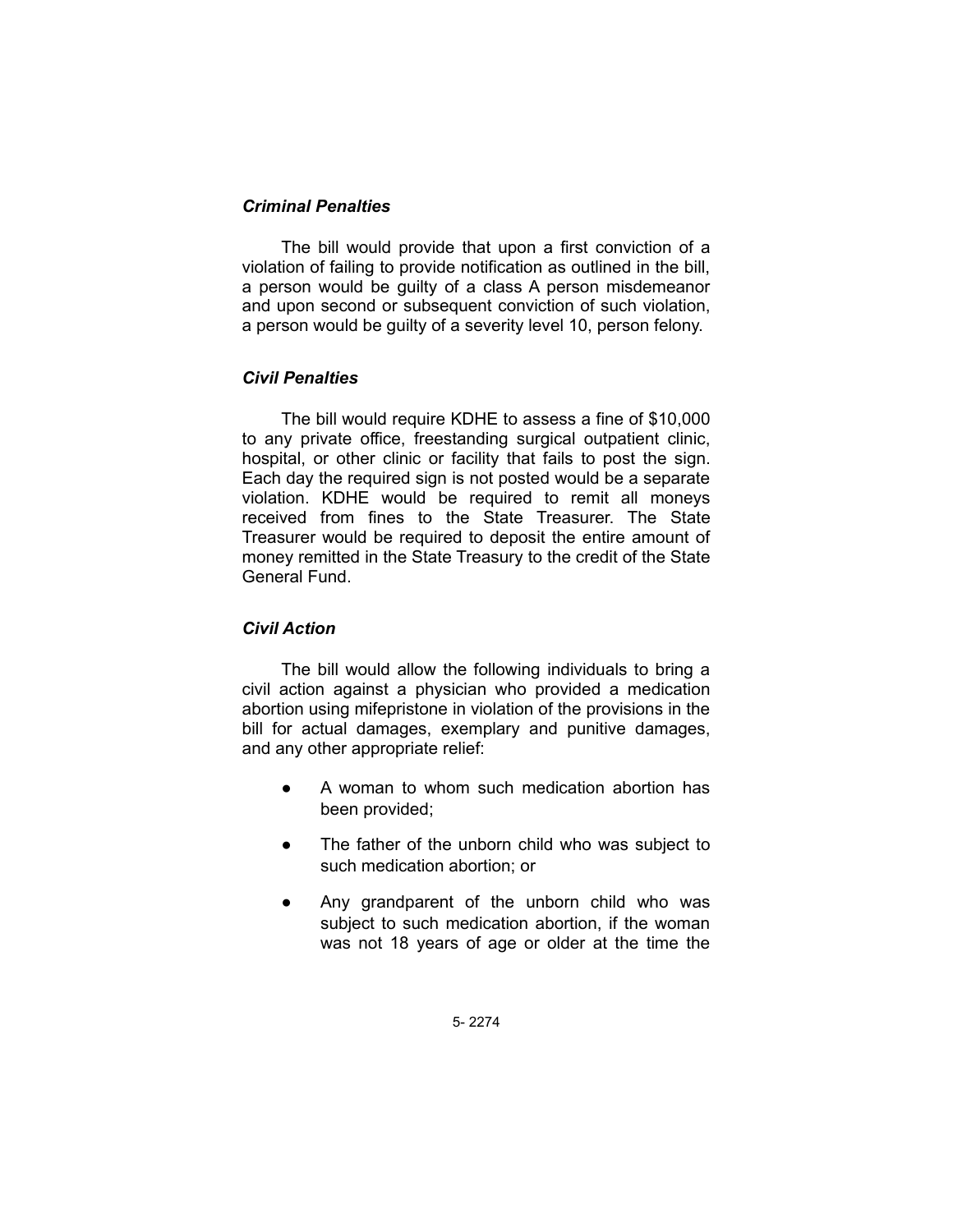medication abortion was performed or if the woman died as a result of the medication abortion.

The bill would require such civil action be commenced within two years after the later of:

- The date of the discovery of the violation; or
- The conclusion of a related criminal case.

A court would be required to award reasonable attorney fees and costs to a prevailing plaintiff or a prevailing defendant upon a finding that the action was frivolous and brought in bad faith.

#### *Anonymity*

In any civil or criminal proceeding or action brought under the provisions of bill, the bill would require the court to rule whether the anonymity of any woman to whom a medication abortion has been provided, induced, or attempted to be provided or induced would be preserved from public disclosure, if she does not give her consent to such disclosure. The bill would require the court, upon motion of a party or on its own accord, to make such a ruling and, upon determining the woman's anonymity should be preserved, to issue orders to the parties, witnesses, and counsel and to direct the sealing of the record and exclusion of individuals from courtrooms or hearing rooms to the extent necessary to safeguard the woman's identity from public disclosure. The bill would require each such order to be accompanied by specific written findings explaining why the anonymity of the woman should be preserved from public disclosure, why the order is essential to that end, how the order is narrowly tailored to serve that interest, and why no reasonable less restrictive alternative exists. In the absence of written consent of the woman to whom a medication abortion has been provided, induced, or attempted to be provided or induced, any person, other than a public official, who brings an action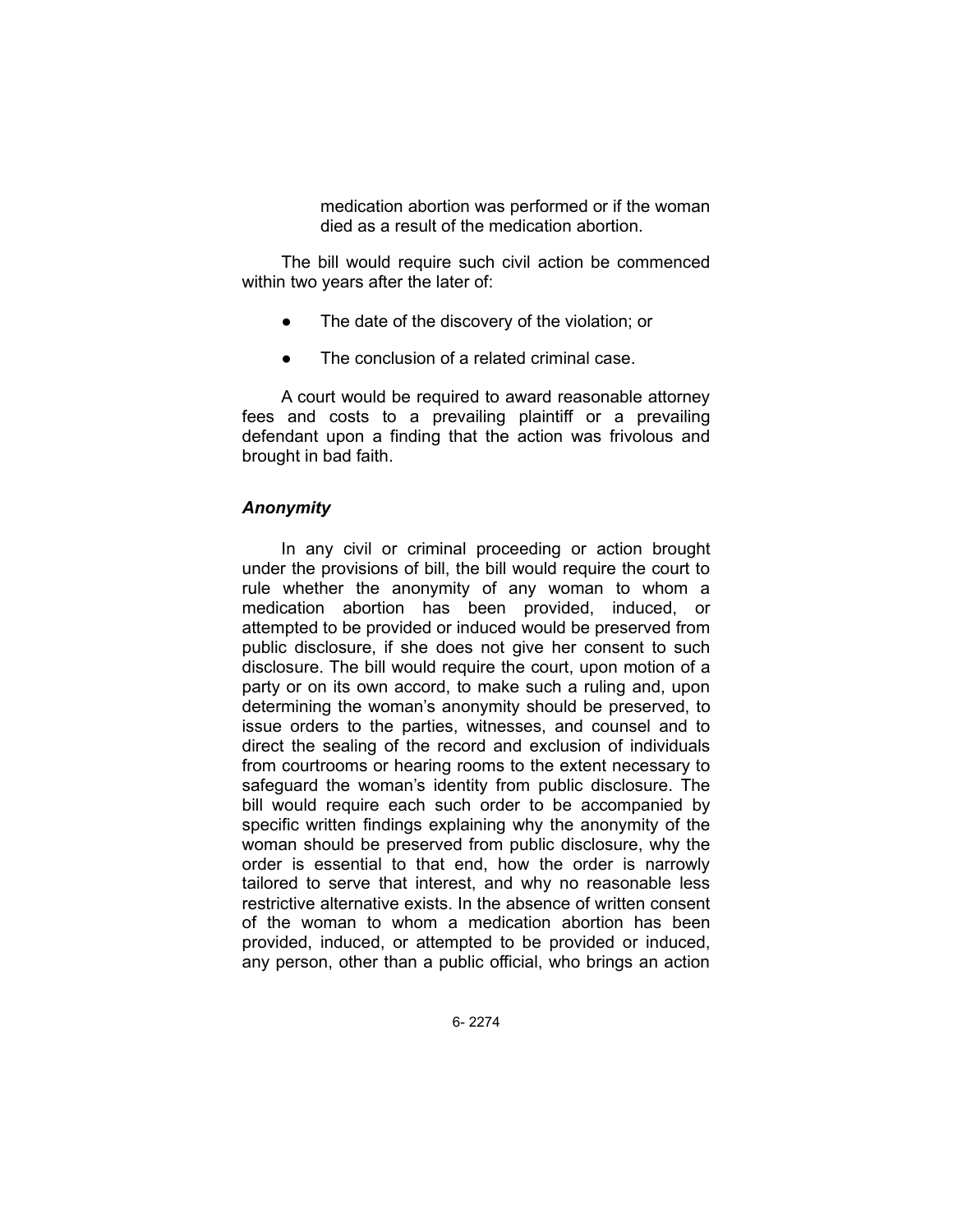under this section would be required to do so under a pseudonym. The bill would not be construed to conceal the identity of the plaintiff or witnesses from the defendant.

### *Severability Clause*

The bill would provide that if any provision of the bill, or any application thereof to any person or circumstance, would be held invalid by court order, then such invalidity would not affect the remainder of the bill and any application thereof to any person or circumstance that could be given effect without such invalid provision or application, and to this end, the provisions of the bill would be declared to be severable.

# **Background**

The bill was introduced by the House Committee on Health and Human Services at the request of Representatives Eplee, Arnberger, Awerkamp, Barker, Bergquist, Blex, Burris, Capps, B. Carpenter, W. Carpenter, Clark, Collins, Corbet, Croft, Delperdang, Dietrich, Donohoe, Dove, Ellis, Erickson, Esau, Finch, French, Garber, Hawkins, Helmer, Highland, Hoffman, Howard, Huebert, Humphries, Jacobs, Johnson, Karleskint, Kelly, Landwehr, Lewis, Lynn, Mason, Mastroni, Owens, Patton, Proehl, Rahjes, Ralph, Resman, Rhiley, Ryckman, Samsel, Schreiber, A. Smith, E. Smith, Sutton, Tarwater, Thimesch, Thomas, Toplikar, Vickrey, Warren, and Wasinger.

In the House Committee hearing, representatives from Kansans for Life and Family Policy Alliance of Kansas testified in favor of the bill, generally stating women who begin a medication abortion should be provided information about protocols for abortion pill reversal. Proponent writtenonly testimony was provided by representatives of American Association of Pro-life Obstetricians and Gynecologists, Concerned Women for America of Kansas, Kansas Catholic Conference, a private citizen board-certified obstetrician and